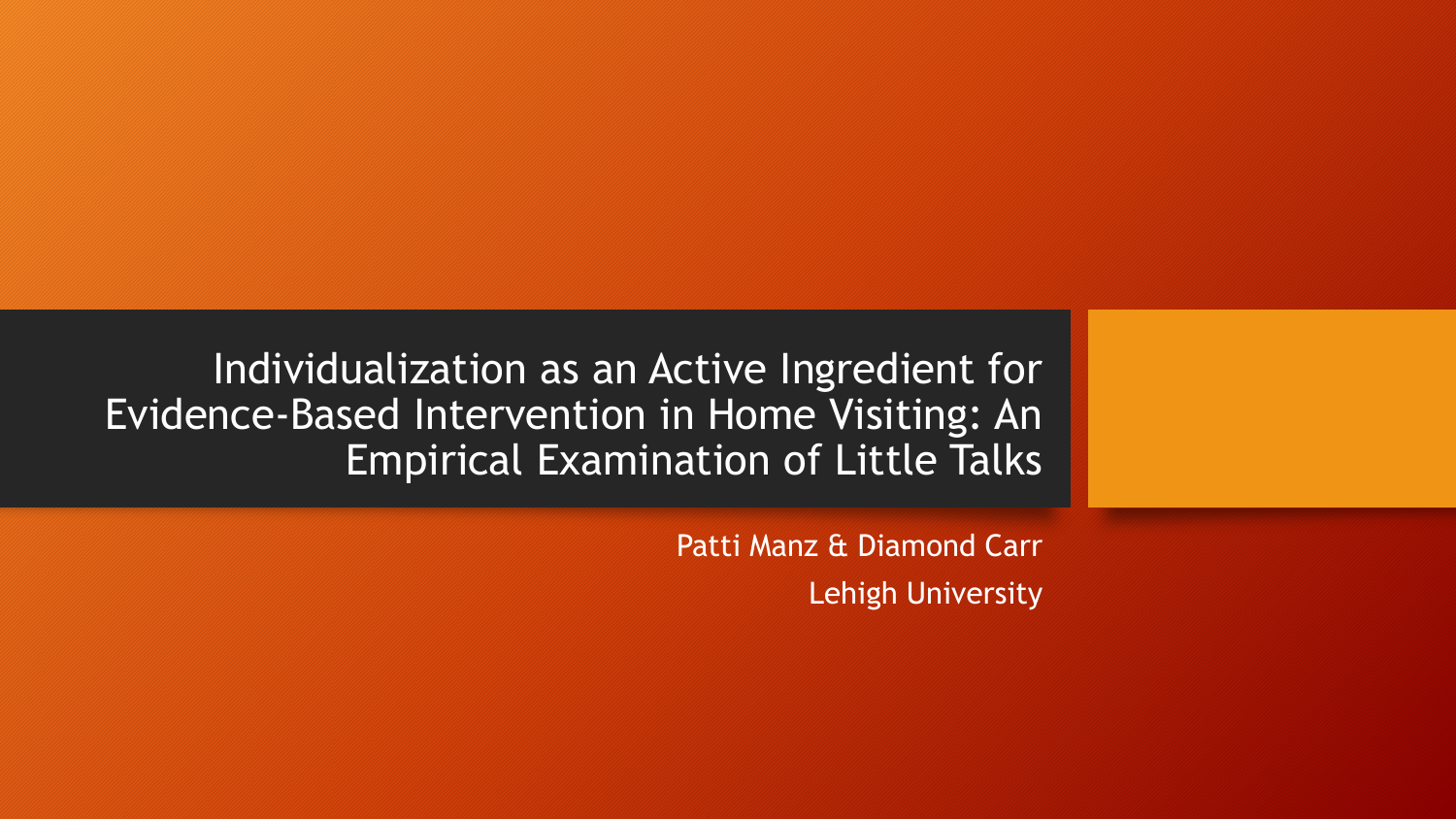



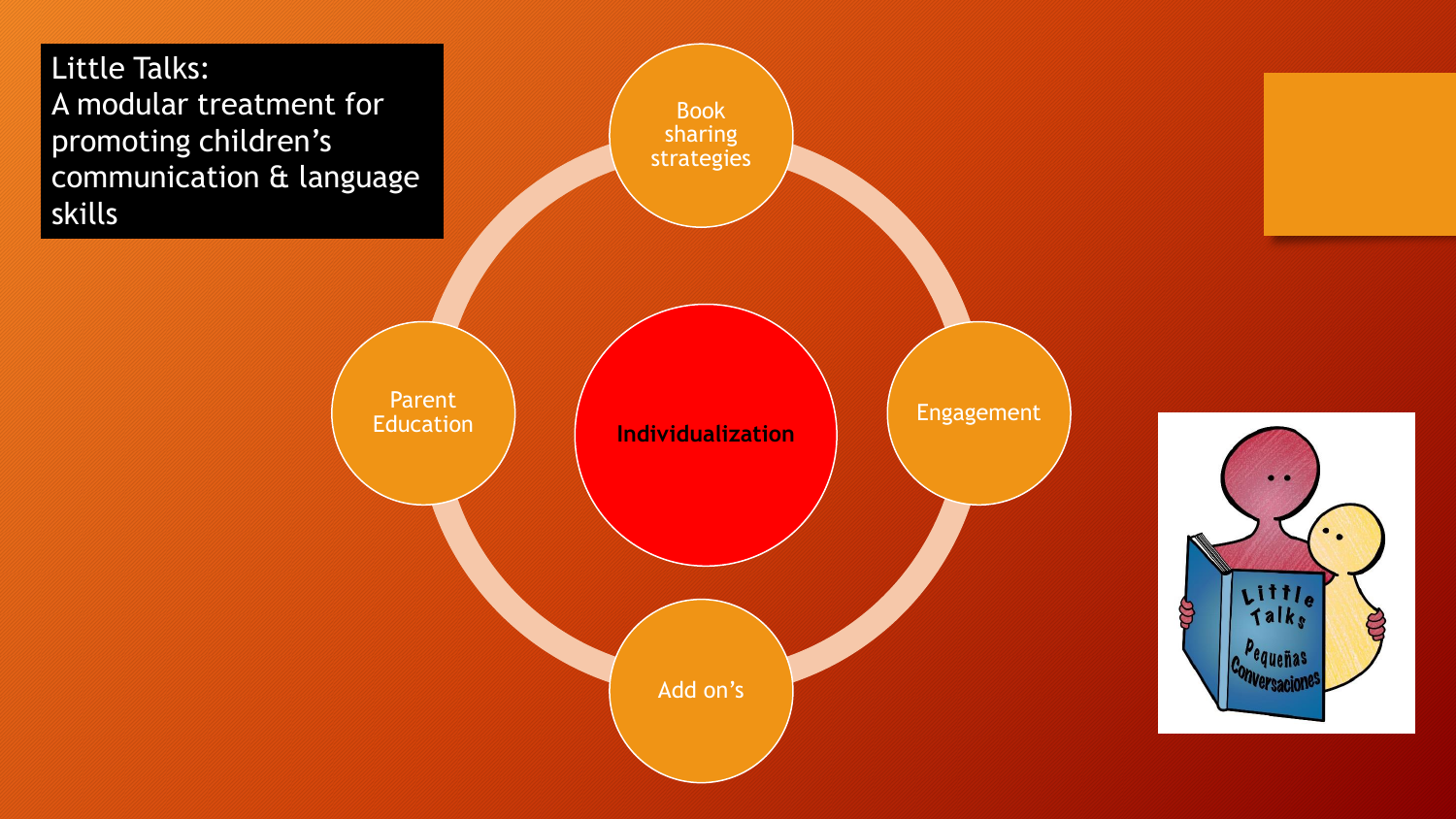#### Little Talks Book Sharing Strategies

|                   | <b>Labeling</b>                                           | <b>Events</b>                                                                                                      | <b>Character Feelings</b>                                                 | <b>Personal</b><br><b>Experiences</b>                             |  |  |
|-------------------|-----------------------------------------------------------|--------------------------------------------------------------------------------------------------------------------|---------------------------------------------------------------------------|-------------------------------------------------------------------|--|--|
|                   | <i>Increasing complexity</i>                              |                                                                                                                    |                                                                           |                                                                   |  |  |
| <b>Provisions</b> | That's the lion.<br>A frog!                               | The frog jumped!<br><i>(Simple)</i><br>The wind blew the<br>umbrella away and<br>the girl was soaked.<br>(Complex) | The pig is so happy!<br>The frog looks angry.                             | We went to the beach<br>with grandma just<br>like Little Critter. |  |  |
| <b>Requests</b>   | Where is the boy?<br>What is this?<br>What color is that? | What did the boy do?<br>What is happening on<br>this page?                                                         | How did the little boy<br>feel?<br>Does the lion feel<br>happy or scared? | Do you remember<br>when we went to the<br>beach?                  |  |  |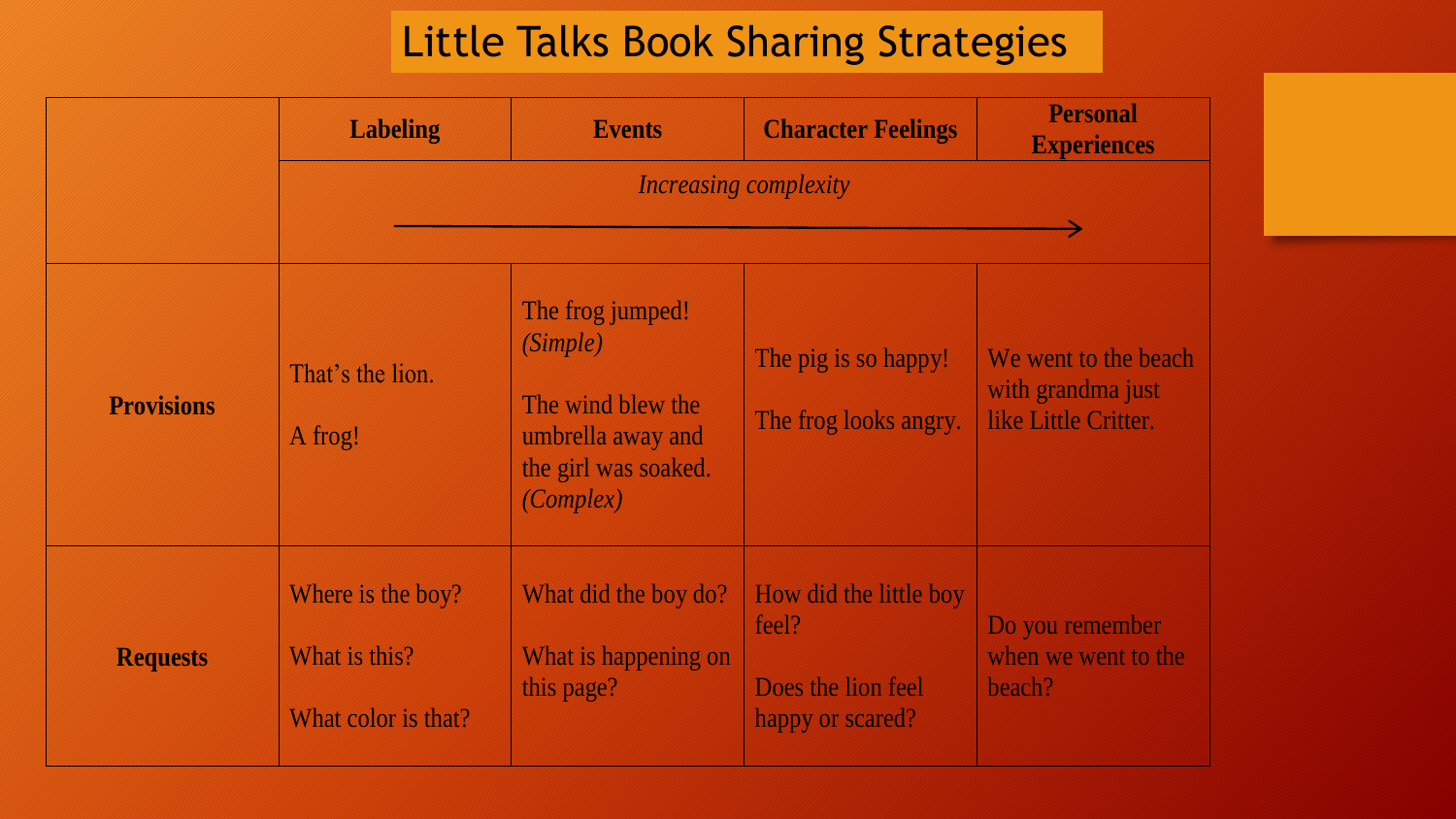### Mapping Little Talks to Diverse Narrative Styles

### Storybuilder Narrative Style Continuum Storyteller



(Melzi & Caspe, 2005)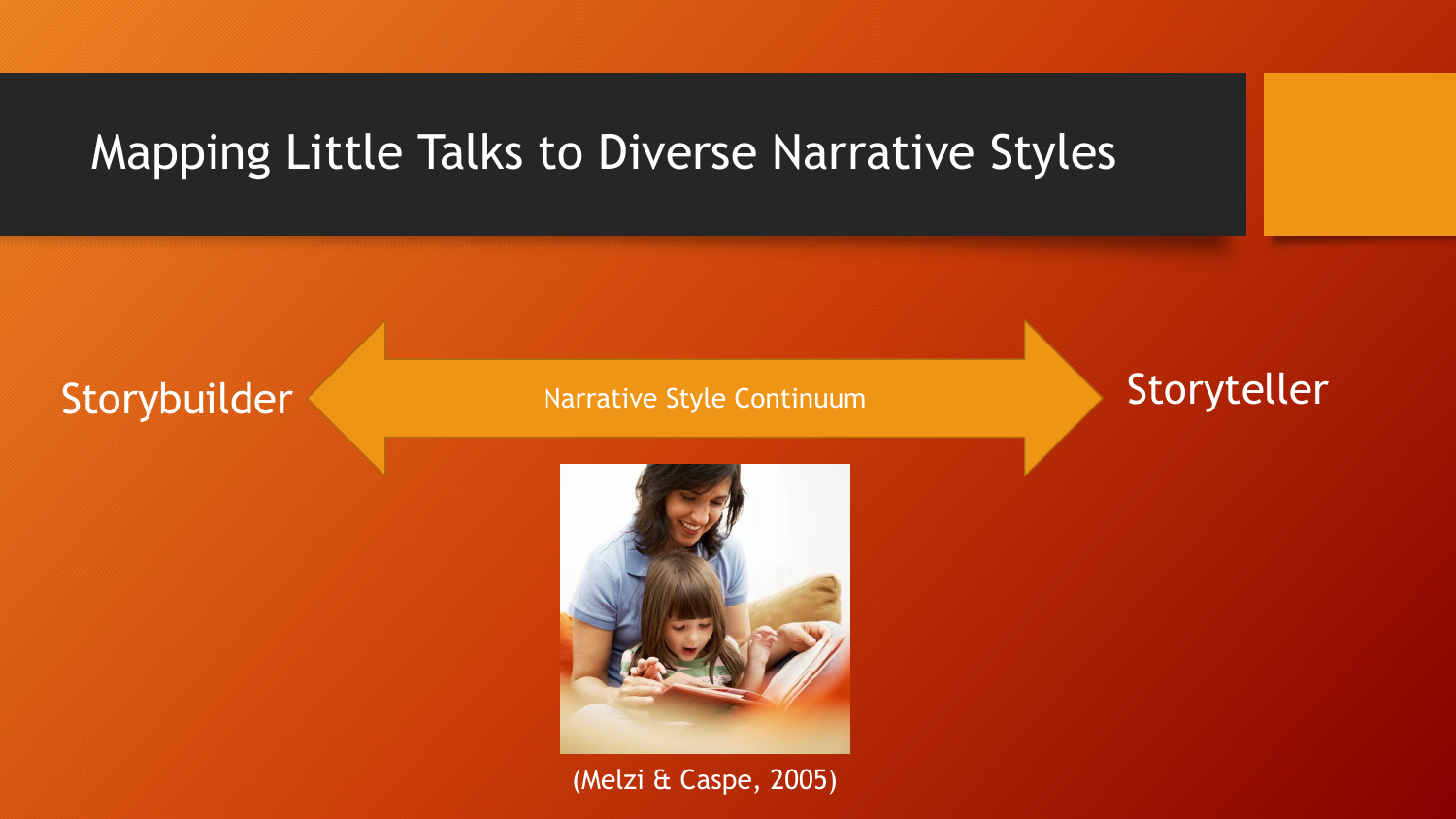# Little Talks Manualized Sequence

#### • **Managing Book Sharing Interactions**

- Praise and Positive Book Sharing **Interactions**
- Following Your Child's Lead
- Engaging Your Child in Book Sharing
- **Responding to Your Child's Communication**
	- Reflecting
	- Expanding
- **Speech Acts during Book Sharing Interactions**
	- Telling/Asking about Labels
	- Telling/Asking about Events
	- Telling/Asking about Feelings
	- Telling/Asking about Personal **Experiences**
	- Applying Little Talks to Other Activities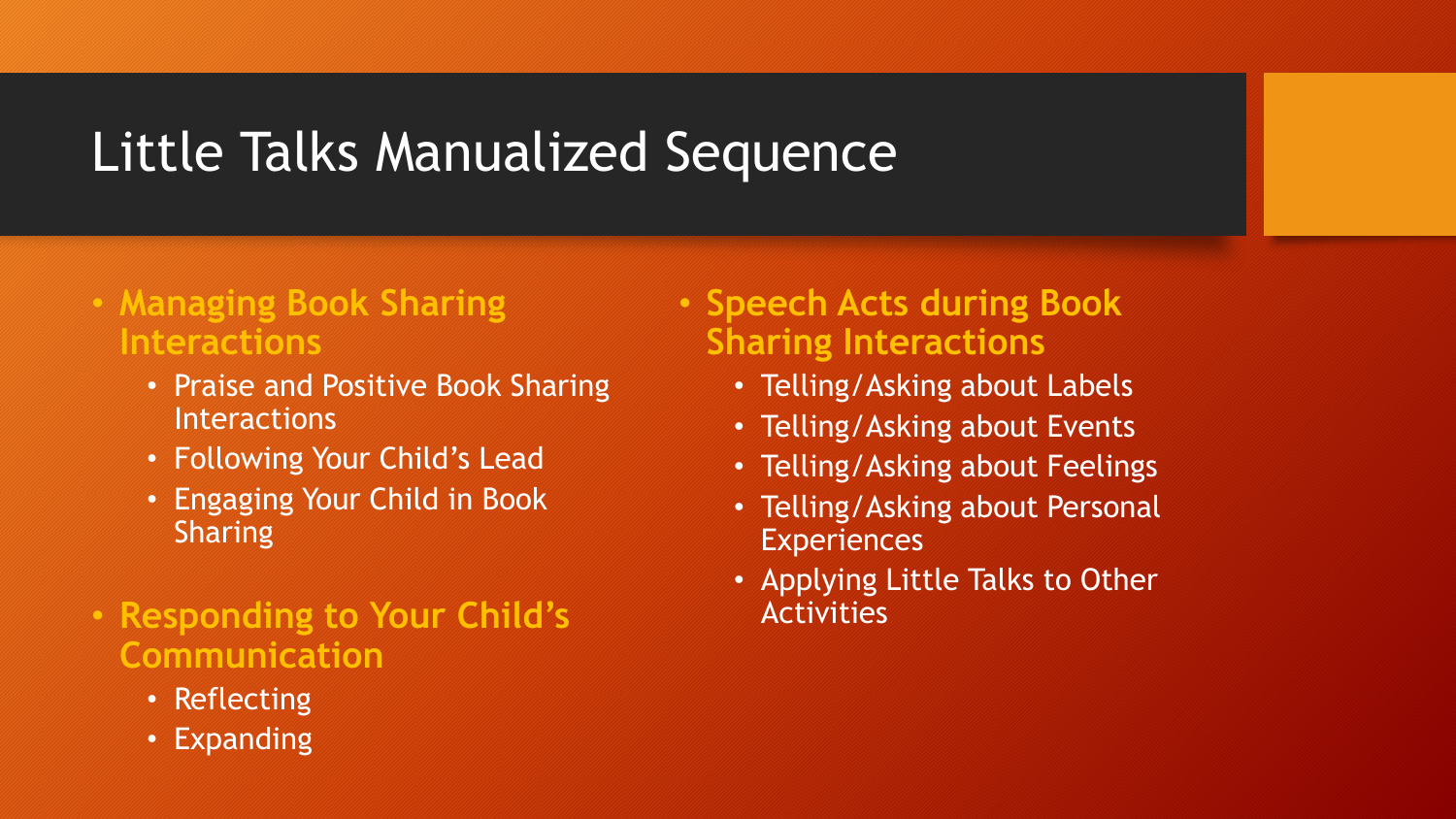## Individualization

## **Aim:**

Progress toward diverse style and new skills



Start with preferred style and skills

#### Achieved through home visitor implementation:

- Collaborative
- Data-Based
- Decision-making
- Structured by home visit components:
	- Observation
	- Checking-in
	- Collaborative Planning
- Connection of Little Talks lessons to program's developmental screening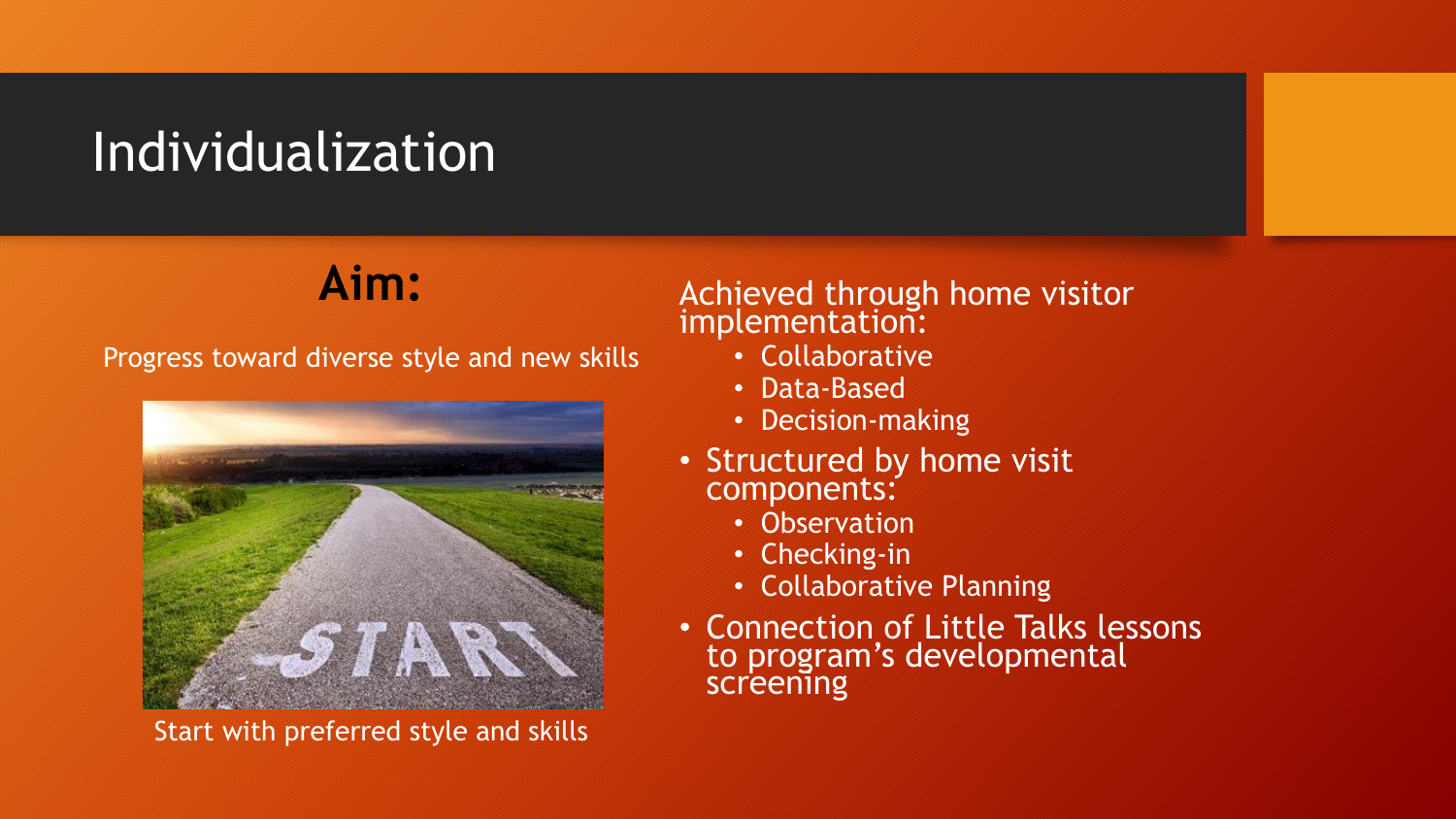# Implementation Supports for Individualization

#### • Fidelity monitoring

- Self-Report
- Video observation
- Performance feedback (biweekly)

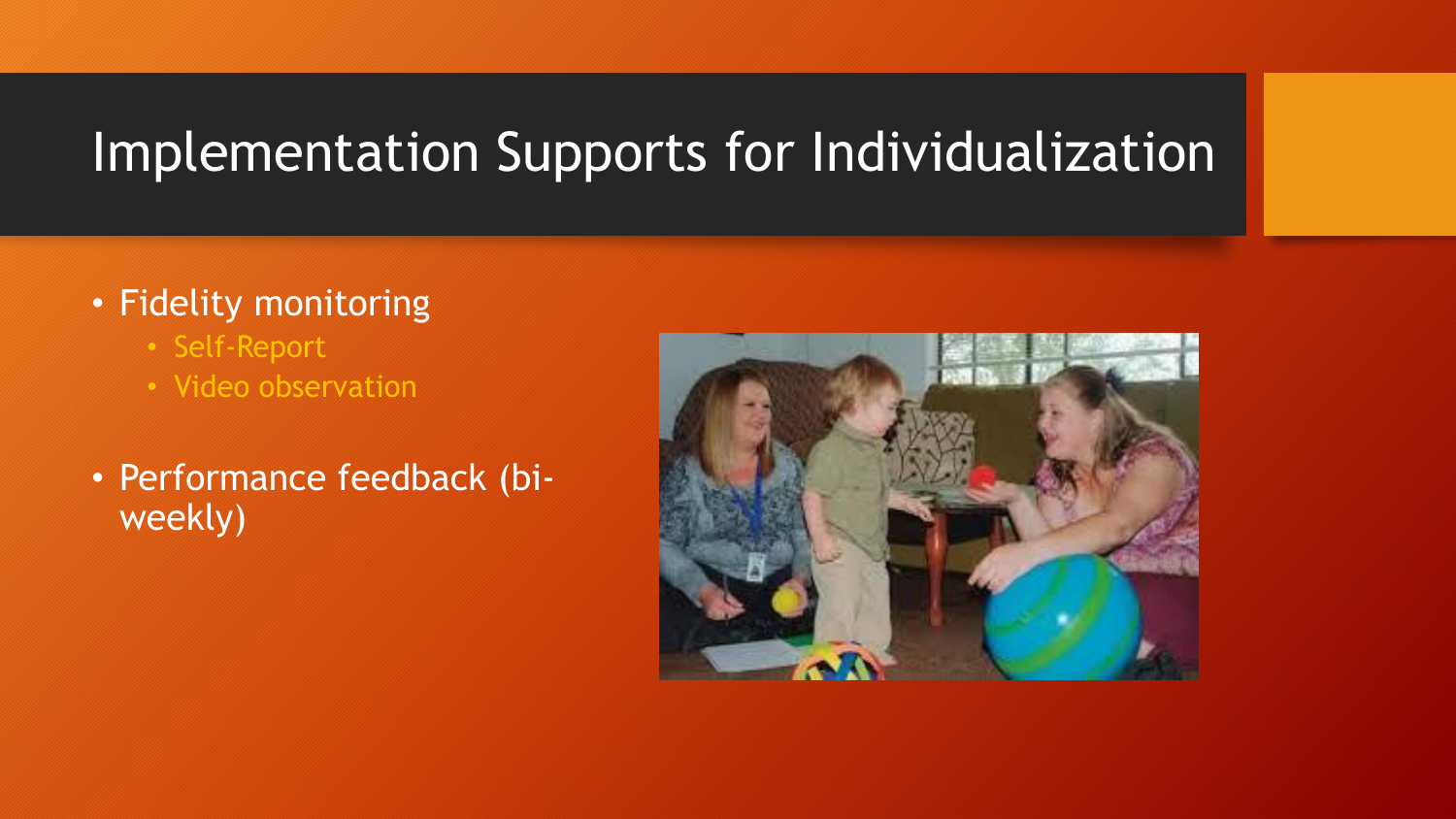# Conceptualization & measurement of individualization in Little Talks

- Deviations from the manualized sequence of 14 Little Talks lessons
	- Change in sequence
		- To later or earlier lessons
		- Repetition
		- Number of changes to number of Little Talks visits
	- Pace
		- Number of new lessons relative to number of Little Talks visits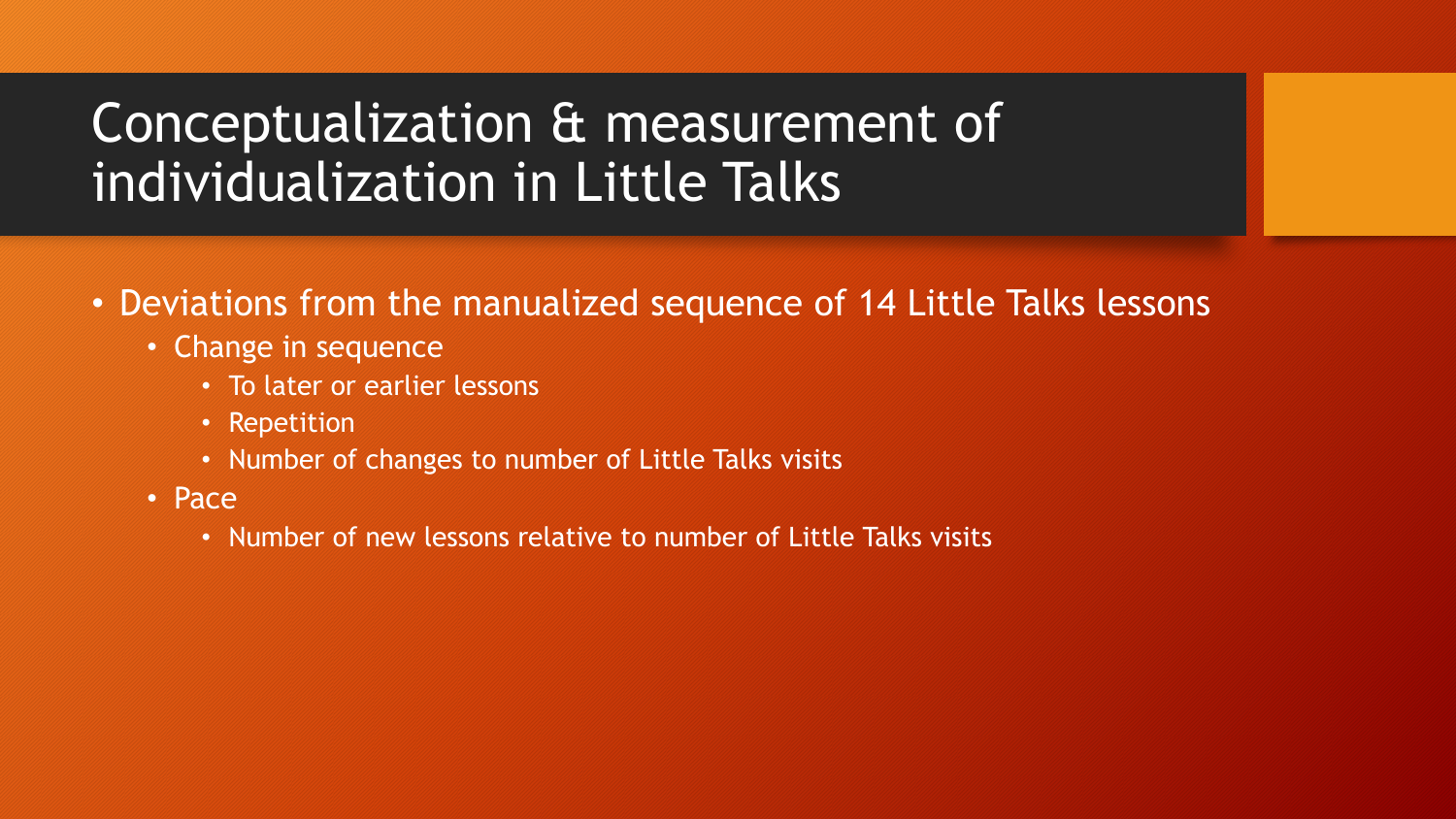## Description of Individualization

- The grand majority (*n* = 49, 92%) of home visitors individualized
- Repetition was most frequent change
- Home visitors tended to use about half of all lessons
- Changes were occurring in all visits
- New lessons were introduced every other visit.

|                      | Mean  | <b>SD</b> | Min            | <b>Max</b> |
|----------------------|-------|-----------|----------------|------------|
| <b>Repetition</b>    | 17.15 | 18.07     | 1              | 85         |
| Earlier<br>Lesson    | 6.49  | 4.87      | $\Omega$       | 23         |
| Later<br>Lesson      | 4.98  | 3.87      | $\Omega$       | 20         |
| # New<br>Lessons     | 8.21  | 3.05      | $\overline{2}$ | 14         |
| Change<br>Proportion | 1.56  | 1.02      | 0.33           | 4.33       |
| Pace                 | 0.52  | 0.20      | 0.13           | 1.14       |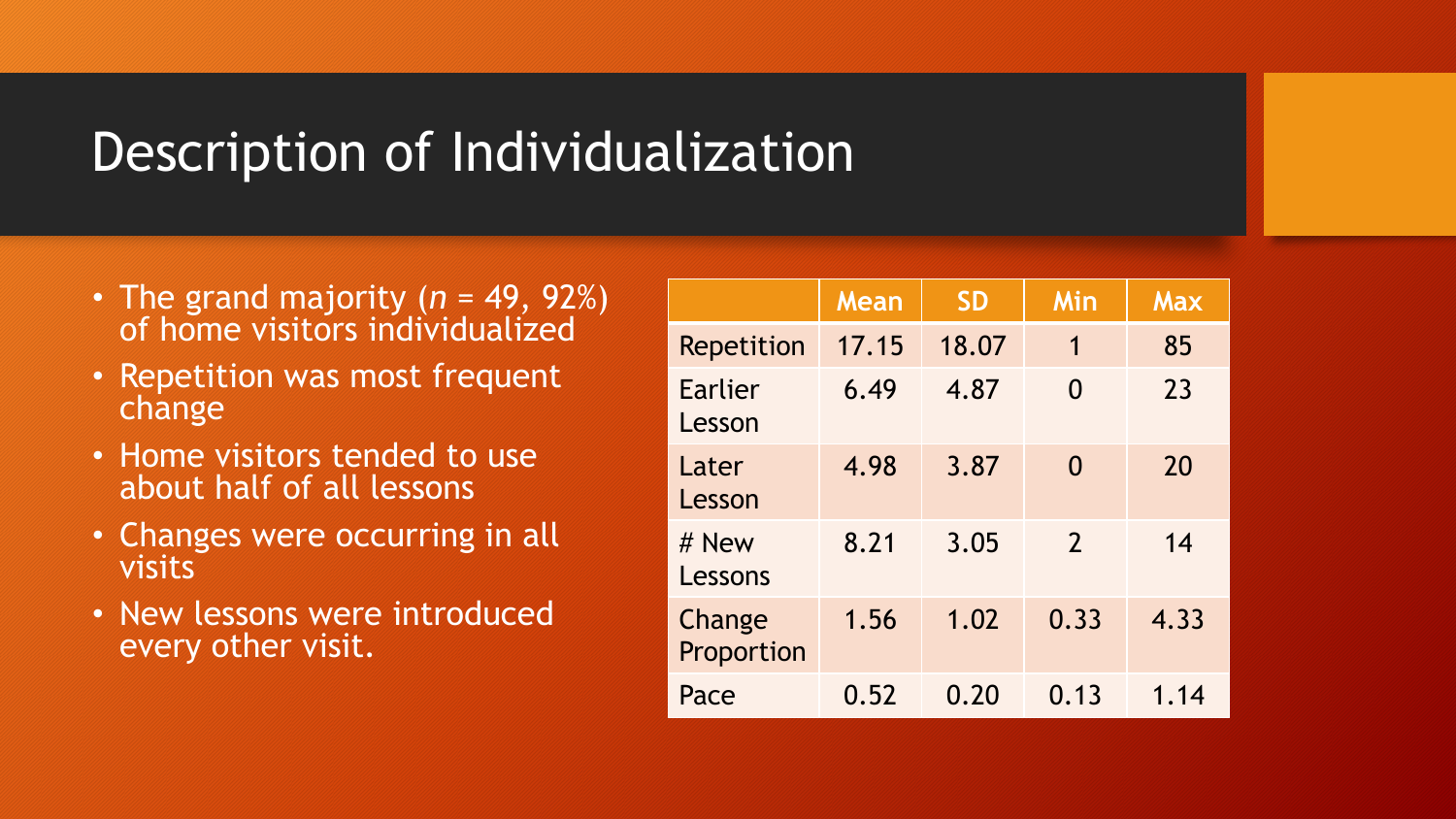# Predictors for individualization variables

| <b>Predictors (Significant)</b>                            | <b>Individualization Variable</b> | <b>Direction</b>          |  |
|------------------------------------------------------------|-----------------------------------|---------------------------|--|
| <b>Acculturation</b>                                       | <b>Earlier Lessons</b>            | <b>Negative</b>           |  |
| <b>Child Communication &amp;</b><br><b>Language Skills</b> | <b>Later Lessons</b>              | Positive                  |  |
| <b>Parent Involvement in Early</b><br><b>Learning</b>      | <b>New Lessons</b>                | Positive                  |  |
| <b>Home Visitor Practice</b>                               | <b>Proportion of Change</b>       | <b>Negative</b>           |  |
| <b>Family Engagement</b>                                   | <b>Proportion of Change</b>       | <b>Negative</b>           |  |
| <b>Predictors (Approach Sig)</b>                           | <b>Individualization Variable</b> | <b>Direction</b>          |  |
| <b>Home Language</b>                                       | Pace                              | <b>Faster for English</b> |  |
| <b>Family Engagement</b>                                   | Pace                              | <b>Negative</b>           |  |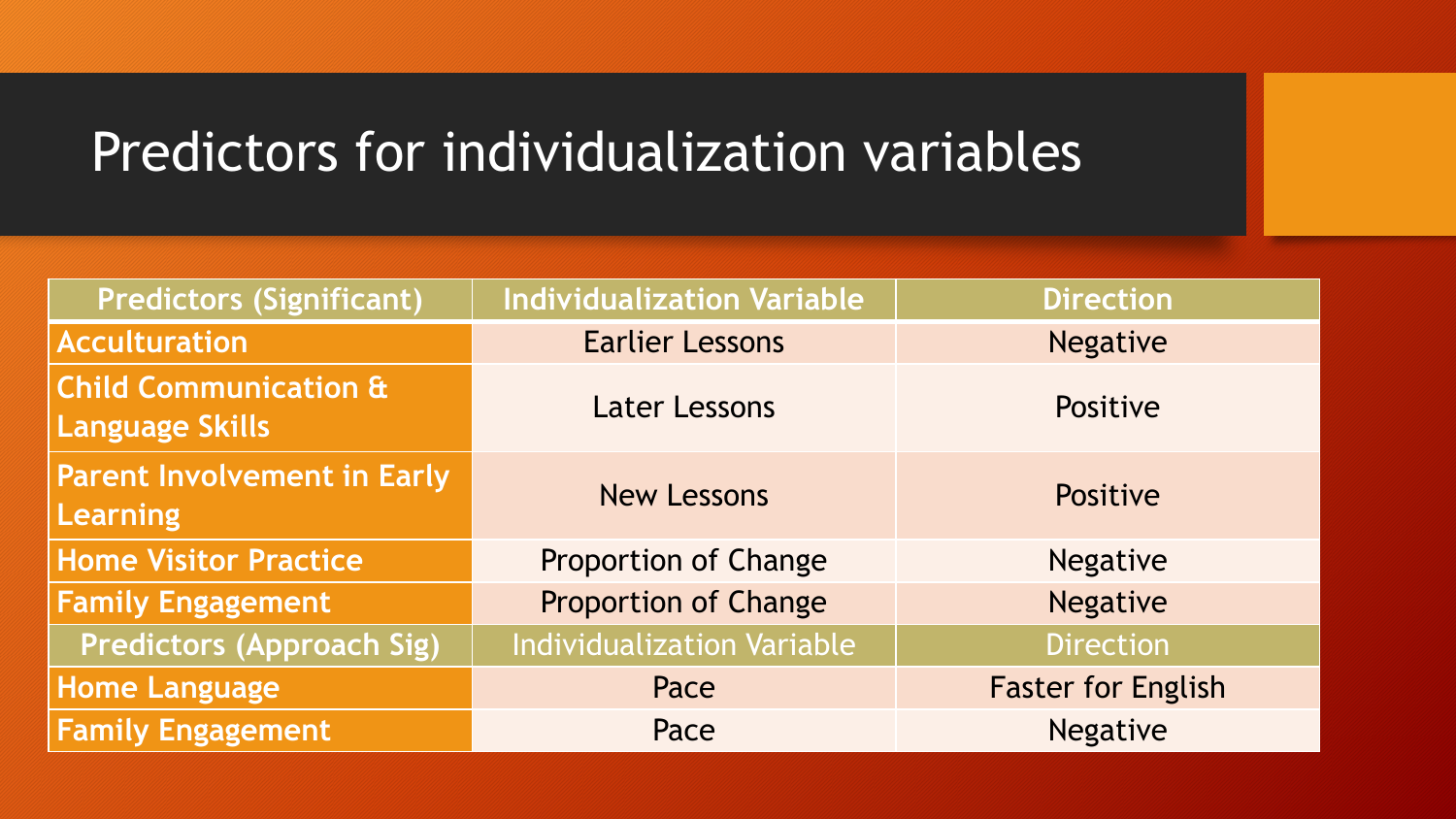## Outcome Association with Individualization Variables

#### • Parent involvement in early learning